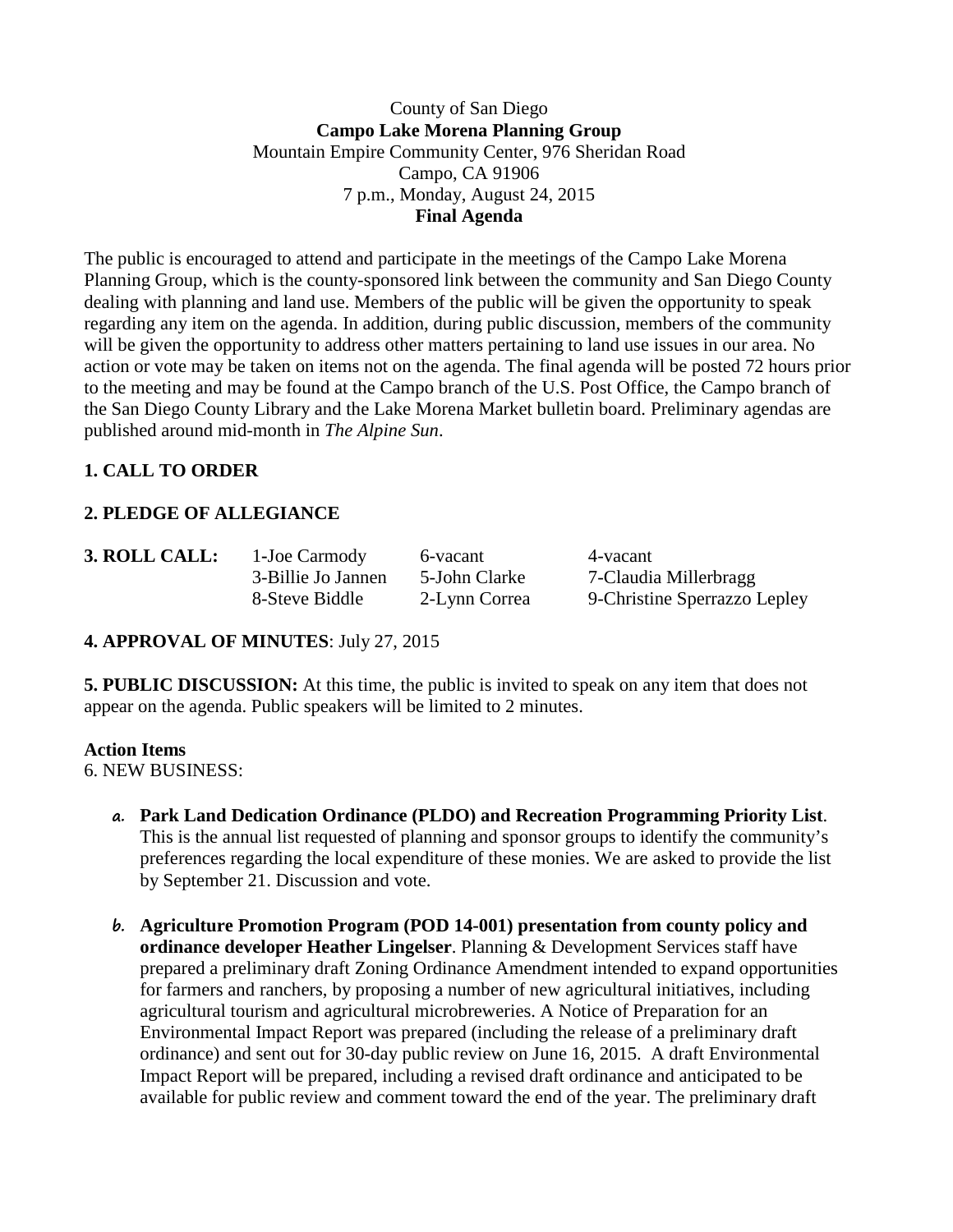ordinance is available at: [http://www.sandiegocounty.gov/content/sdc/pds/advance.html.](http://www.sandiegocounty.gov/content/sdc/pds/advance.html) Comments on the preliminary draft are still being accepted. Discussion and vote.

- **c. Scott Hoover, San Diego County Parks and Recreation district manager will present information on some new initiatives at Lake Morena County Park.** Among the concerns is that several people have been turned back from using boats in the lake to protect from freshwater invasive mussels.
- **d. Review and vote on applicants to fill vacant seats numbered 4 and 6**. **Applications are currently being accepted.** These are four-year terms that expire in January 2019. Applicants must reside and be registered to vote in the Campo Planning Group area. Please send applications to CLMPG Chairman Billie Jo Jannen, 28736 Highway 94, Unit 1, Campo, CA 91906, [jannen@inbox.com](mailto:campojoe@yahoo.com) or call 619-415-6298 for more information. Please send applications prior to the meeting, so it can be reviewed by the Registrar of Voters. Find applications here: *[http://www.sdcounty.ca.gov/pds/docs/Planning-](http://www.sdcounty.ca.gov/pds/docs/Planning-Sponsor_Group_Application.pdf)[Sponsor\\_Group\\_Application.pdf.](http://www.sdcounty.ca.gov/pds/docs/Planning-Sponsor_Group_Application.pdf)* Discussion and vote.

## **7. OLD BUSINESS:**

- **a. Standing Subcommittee reports:**
	- **1. Groundwater, John Clarke**.
	- **2. Sewer and Septic, Joe Carmody**
	- **3. Community Economic Impacts, Steven Biddle**
	- **4. Traffic and Public Safety, no current chairman**
- **b. Update on Camp Lockett Interest Group:** CLIG Chairman Larry Johnson reports.

### **8. CORRESPONDENCE AND ANNOUNCEMENTS**

- **a. The Star Ranch vesting and landscape architecture maps have been updated** and are available, both at meetings and by appointment with the CLMPG chairman. A box of various project maps arrived July 3 and staff reports that environmental documents could be released for review within a couple of months. Staff member Dennis Campbell reports that he is not yet ready to present to the group.
- **b. From Donna Tisdale, Boulevard planning group chairman: Soitec Solar's deadline to file an appeal of a judgment to overturn county approval of this group of projects passed on Friday, August 14 with no appeal filed.** This rare win for the communities vs. the county's fast-track approvals of industrial energy projects is worthy of study by us all. Forwarded to group.
- **c. Letter from the Highway 94 Club to Caltrans opposing the efforts by the Mayor of Tecate, Mexico, the Tecate USA Chamber of Commerce** and a group of truckers to make changes to Highway 94 that **would increase truck traffic and attendant safety issues**. The letter was forwarded to the group by Highway 94 immediate past president Larry Johnson. Forwarded to group members.